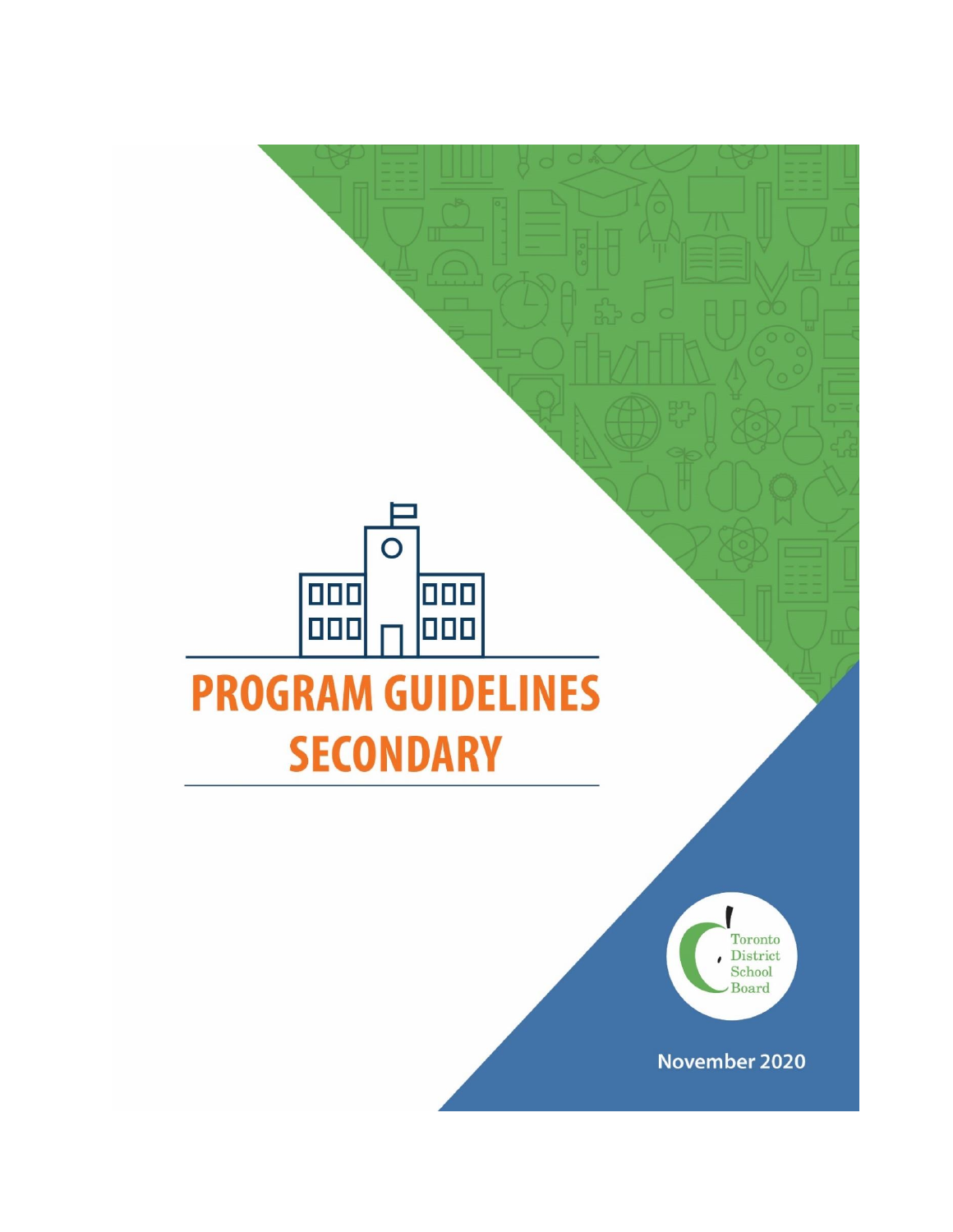

This document is an addendum to Returning to School: A Guide to the Safe Reopening [of the TDSB](https://www.tdsb.on.ca/Portals/0/docs/Returning%20to%20School_A%20Guide%20to%20the%20Safe%20Reopening%20of%20the%20TDSB_August%2010.pdf) and is designed to provide further programming guidelines for use in classrooms. This is an updated version to the *Program Guidelines – Secondary* document from September 2020 and is to be used in conjunction with *Returning to School: Operational Guidelines – Secondary*.

All documents are available on the [Principals' Return to School website on TDSBweb.](http://tdsbweb.tdsb.on.ca/principals_site/Return-to-School-Site-for-Administrators)

**Guiding Principles** 



Prioritize health and safety



Ensure equity of access



Support well-being

Consider needs of staff. students and families



```
Provide predictable
learning opportunities with
  high quality instruction
```


Be adaptable and flexible



**Foster connections** to staff and peers



Be financially feasible and sustainable

### **Additional Materials and Support**

Please visit the Principals' site on TDSBweb for access to all documents and information related to school reopening, including all signage and decals, an addendum for implementation of plans related to learning and instruction, template letters for families, and more.

### **Relevant Documents and Websites**

- [Principals' Return to School website on TDSBweb](http://tdsbweb.tdsb.on.ca/principals_site/Return-to-School-Site-for-Administrators)
- [www.tdsb.on.ca/returntoschool](http://www.tdsb.on.ca/returntoschool)
- [Ministry of Education: Guide to Reopening Ontario's Schools -](https://www.tdsb.on.ca/Portals/0/docs/Ministry%20of%20Education%20-%20Guide%20to%20Reopening%20Ontario) July 30, 2020
- [Ministry of Education: Ontario's School Reopening Plan Technical Briefing](https://www.tdsb.on.ca/Portals/0/docs/Ministry%20of%20Education%20-%20Ontario) July 30, [2020](https://www.tdsb.on.ca/Portals/0/docs/Ministry%20of%20Education%20-%20Ontario)
- [Expected Practices for Understanding, Addressing & Preventing Discrimination](https://www.tdsb.on.ca/Portals/0/docs/TDSB%20DiscriminationBroch%20(12).pdf)

### **Questions and Feedback**

If you have questions or feedback about these program guidelines, please share it [here.](http://bit.ly/spgquestions)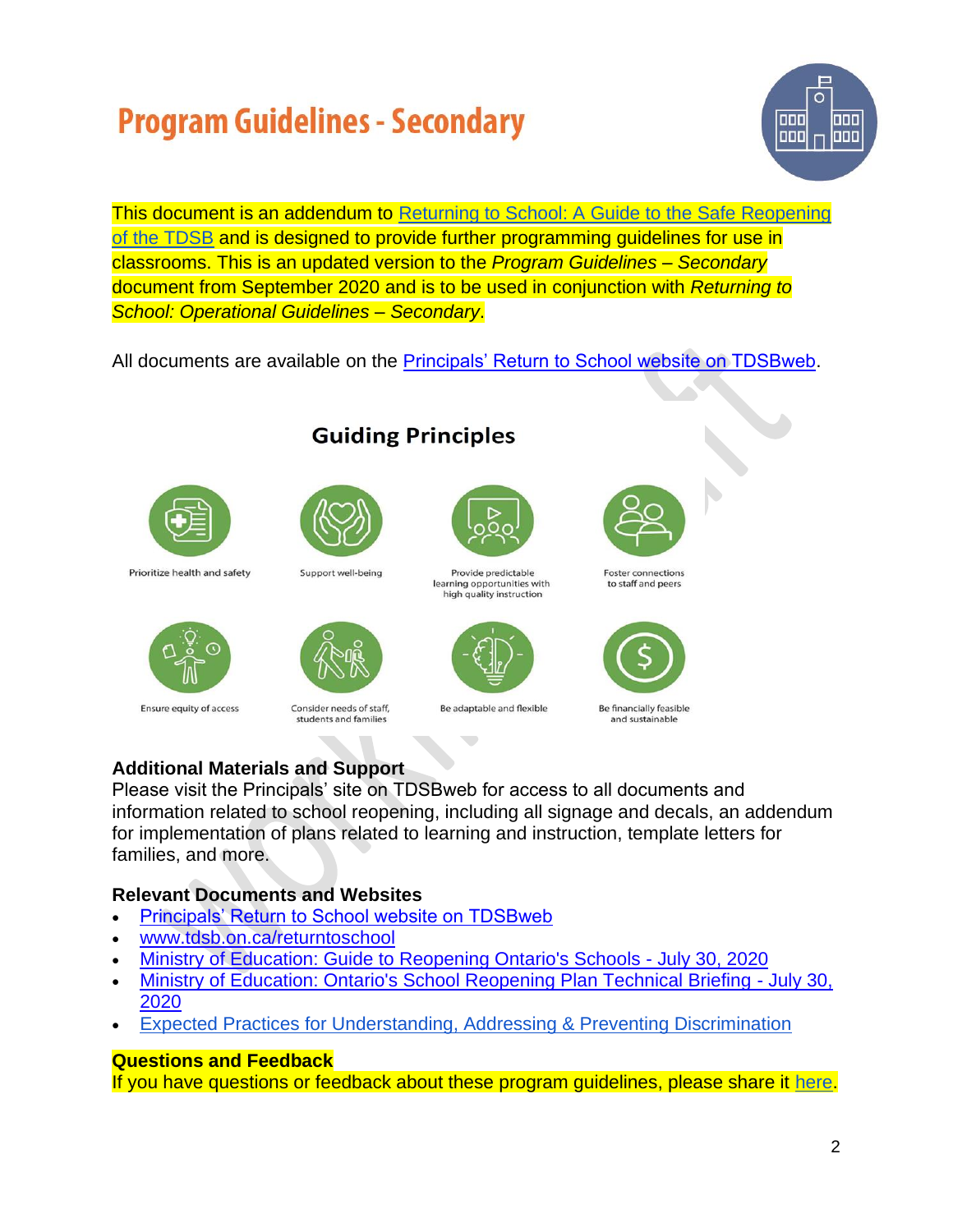

#### **TDSB's Commitment to Indigenous Education, Equity, Anti-Racism and Anti-Oppression**

TDSB is committed to providing equitable access to learning opportunities for all students. This includes our ongoing commitment to human rights, equity, anti-racism, anti-oppression, and our commitment to combatting anti-Indigeneity and anti-Black racism, and all other forms of racism and discrimination. [Vision for Learning.](https://www.tdsb.on.ca/Portals/0/docs/A%20Vision%20for%20Learning_DRAFT-240819.pdf)

This commitment is the foundation of the [TDSB Equity Policy.](http://ppf.tdsb.on.ca/uploads/files/live/97/200.pdf) It is the basis of everything we do and underpins all programming at every grade level.

We recognize that the intersections of social identities of students within schools and between schools, adds further dimensions and complexities. Therefore, we must ensure that we are cognizant of the role implicit bias plays and how it can impact students in negative and discriminatory ways in classrooms and schools. "We will effectively integrate the voices, choices, abilities, and experiences of our students into our school programming [and] be more responsive to the strengths, interests, gifts, and lived realities of our students as we create and design our schools and classrooms." [TDSB](https://www.tdsb.on.ca/Portals/0/docs/Multi-Year%20Strategic%20Plan_AODA_Oct%202019_Appendix%20A.pdf)  [Multi-Year Strategic Plan](https://www.tdsb.on.ca/Portals/0/docs/Multi-Year%20Strategic%20Plan_AODA_Oct%202019_Appendix%20A.pdf)

With this in mind during this pandemic, administrators will centre the work of equity, anti-racism, and anti-oppression in ways that honour the Return to Learning protocols.

Expected Practices for Understanding, [Addressing and Preventing Discrimination](https://www.tdsb.on.ca/About-Us/Equity/Addressing-Discrimination-and-Other-Inequities)  [\(accessible version\)](https://www.tdsb.on.ca/About-Us/Equity/Addressing-Discrimination-and-Other-Inequities) outlines for school administrators and staff, our professional, moral, and legal obligations to create equitable, safe, respectful, and inclusive spaces for all students, parents, and staff.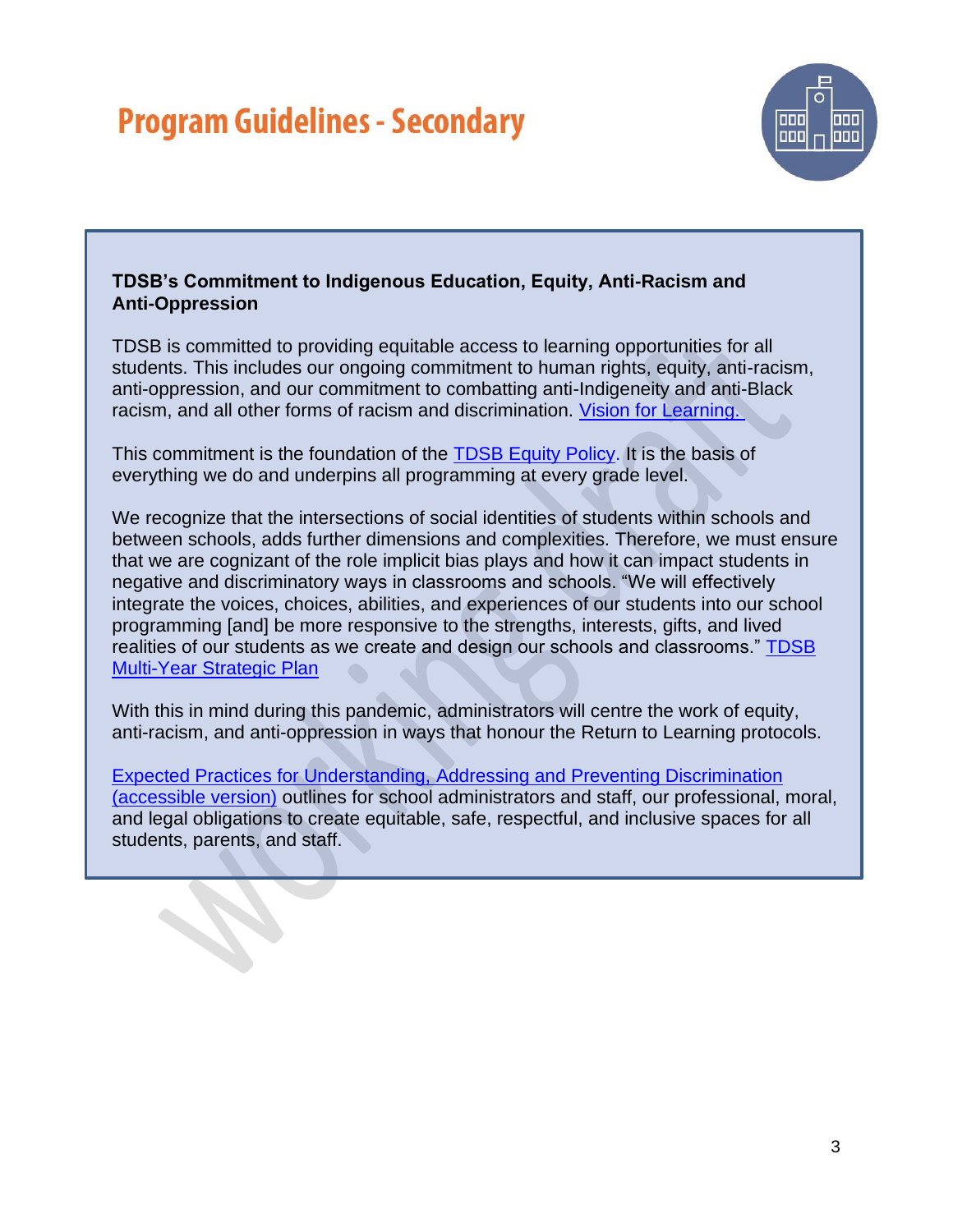

### **Table of Contents**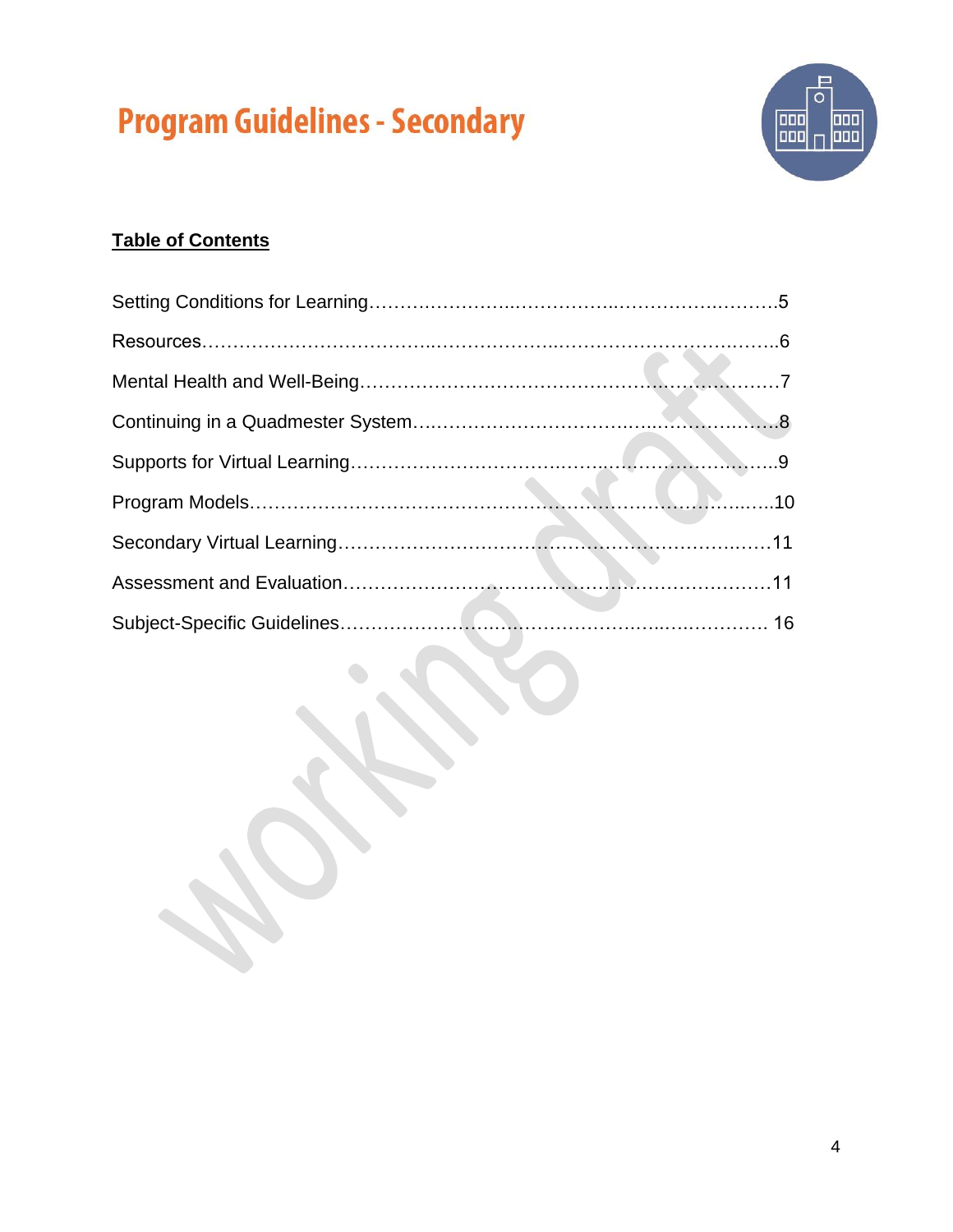

#### **Setting Conditions for Learning**

Secondary students will attend school in the next quadmester in an adapted in-person model, a remote learning model based in brick-and-mortar schools, or a fully remote model. During this quadmester, we need to continue to do everything possible to ensure the health and safety of all school community members, while also providing the best academic experience possible for students, supporting mental health and wellbeing and considering the needs of families and staff. These guidelines have been developed to support Administrators and Educators during the next quadmester.

Barriers, based on systemic oppression, continue to prevent or limit access to opportunities, benefits, services or advantages that are available to other members of society (P037). Staff should remember that each family is experiencing the realities of COVID-19 differently and that many of these differences are rooted in long standing socio-economic, racial, and social factors and barriers that widen the equity gap. It is necessary for all staff within the TDSB to redress these past and current systemic barriers through intentionally dismantling them so that students are able to succeed. The TDSB remains committed to the recommendations in [Decolonizing Our School](https://www.tdsb.on.ca/Portals/0/Community/docs/Decolonizing%20Our%20Schools%203.pdf)s and to challenging all forms of racism, including [combating anti-Black racism in the](https://www.tdsb.on.ca/Portals/ward8/docs/Shelley%20Laskin/2020%2007%20Supporting%20Black%20Student%20Achievement%20and%20Dismantling%20Anti-Black%20Racism.pdf)  [TDSB.](https://www.tdsb.on.ca/Portals/ward8/docs/Shelley%20Laskin/2020%2007%20Supporting%20Black%20Student%20Achievement%20and%20Dismantling%20Anti-Black%20Racism.pdf) As educators, this commitment must be seen in building a positive school climate embedding the principles of Indigenous education, equity, and inclusive education in all aspects of the learning environment, and in all school and board operations, to support the well-being and achievement of all students.

No single solution can guarantee the creation and maintenance of a positive school climate. Success requires an ongoing, comprehensive, and collaborative effort on the part of everyone involved.

Students thrive when teachers work collaboratively with School Support Teams, Guidance, Student Success, and PSSP supports, such as Social Workers and Psychologists, assigned to their schools to support social-emotional well-being.

The following resources highlight creating and maintaining positive school climates.

"*It would be pretty weird to change, to stop going to school because I've been doing it my whole life*." – Jack, Grade 9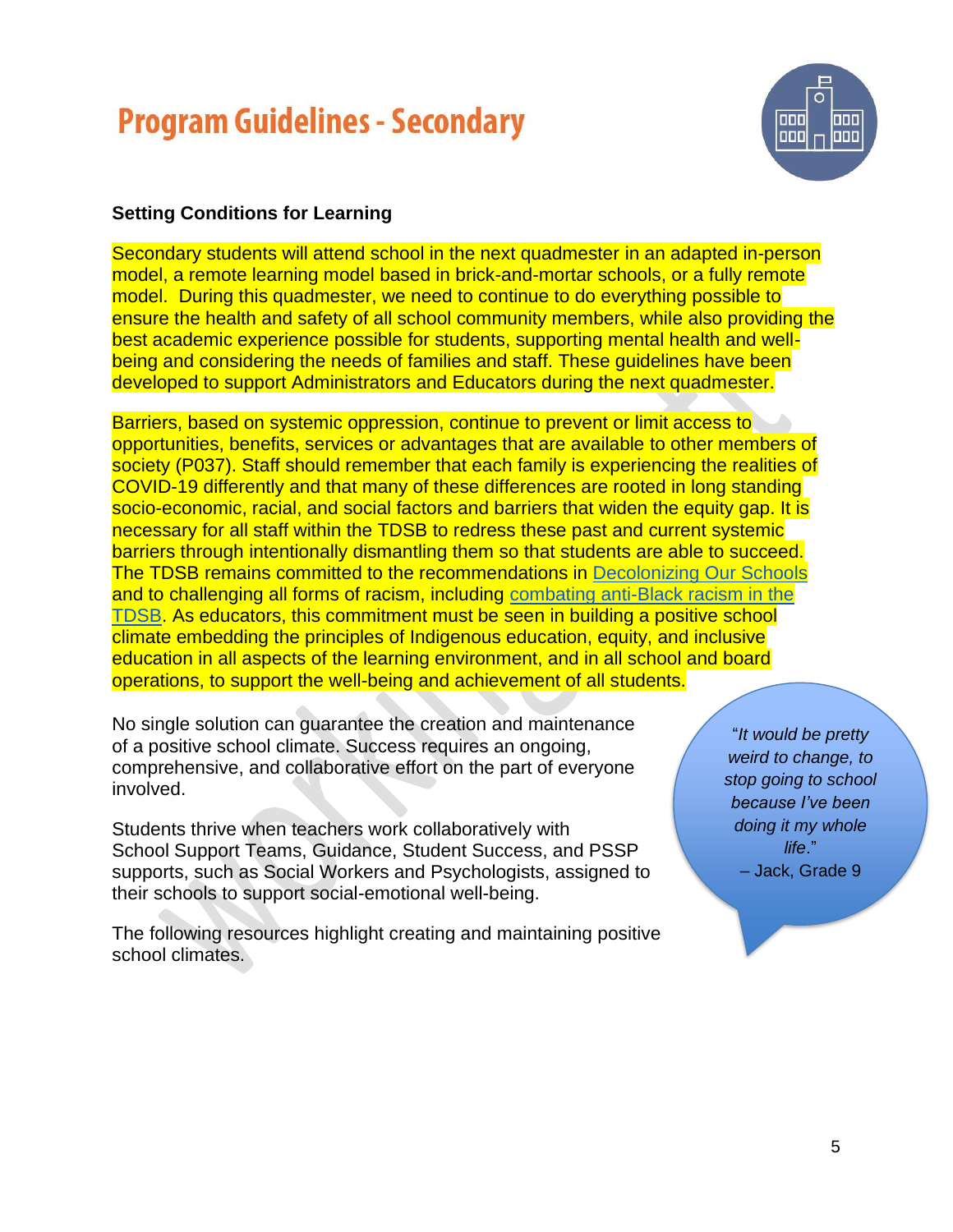

### **Resources**

| Capacity<br><b>Building Series</b><br>Culturally Responsive Pedag<br>Towards Equity and Inclusivity in | <b>Capacity Building Series - Culturally Responsive Pedagogy</b><br>"This monograph emphasizes how crucial it is to acknowledge our<br>students' multiple social identities and how they intersect with the world.<br>It is designed to spark conversation and support educators as they seek<br>to give life to equity strategies and policies. Its intent is to deepen<br>understanding of teaching practices that engage student populations<br>with a full range of differences in learning background, strengths, needs<br>and interests" (Ministry of Education, 2013).                                                                                                                                                                                                                                                                                                                                                                              |
|--------------------------------------------------------------------------------------------------------|------------------------------------------------------------------------------------------------------------------------------------------------------------------------------------------------------------------------------------------------------------------------------------------------------------------------------------------------------------------------------------------------------------------------------------------------------------------------------------------------------------------------------------------------------------------------------------------------------------------------------------------------------------------------------------------------------------------------------------------------------------------------------------------------------------------------------------------------------------------------------------------------------------------------------------------------------------|
|                                                                                                        | <b>Collection of Digital Curriculum and Reference Resources for Educators</b><br>Within this collection of resources, well-being is centered through<br><b>Building Critical Consciousness: Support for Developing Learning</b><br>Resources and Well-being Experiences, Equity, Anti-Racism and Anti-<br>Oppression, as well as the Urban Indigenous Education Centre<br><b>Resources, and Classroom Educator Mental Health and Well-Being</b><br>Resources.                                                                                                                                                                                                                                                                                                                                                                                                                                                                                              |
| <b>Building Critical</b><br>Consciousness                                                              | <b>Building Critical Consciousness</b><br>As part of the collection above, these criteria checklists support the<br>development and selection of learning, instructional, and well-being<br>resources for English/Language, Social Students/History/Social<br>Sciences, French, and Math from a Culturally Relevant and Responsive<br>stance.                                                                                                                                                                                                                                                                                                                                                                                                                                                                                                                                                                                                              |
| <b>Urban Indigenous</b><br><b>Education Centre</b><br><b>Resources</b>                                 | <b>Urban Indigenous Education Centre Resources</b><br>This resource is part of the collection above. The Urban Indigenous<br>Education Centre is pleased to offer a variety of services to close the<br>opportunity gap for TDSB Indigenous students and support for TDSB<br>staff. This mandate is approached by centering Indigenous perspectives<br>across the curricula for all students as well as by providing direct wrap-<br>around support to enhance the overall achievement and well-being of<br>First Nations, Métis, and Inuit students throughout the TDSB. Educators<br>can find materials to support their work and learning on the UIEC<br><b>Resources page. Documents like Promising Practices Indigenous</b><br><b>Education, resources to support student and staff learning like the</b><br>English and French Awesome Tables, and information about upcoming<br>opportunities are also available on the <b>UIEC</b> Resources page. |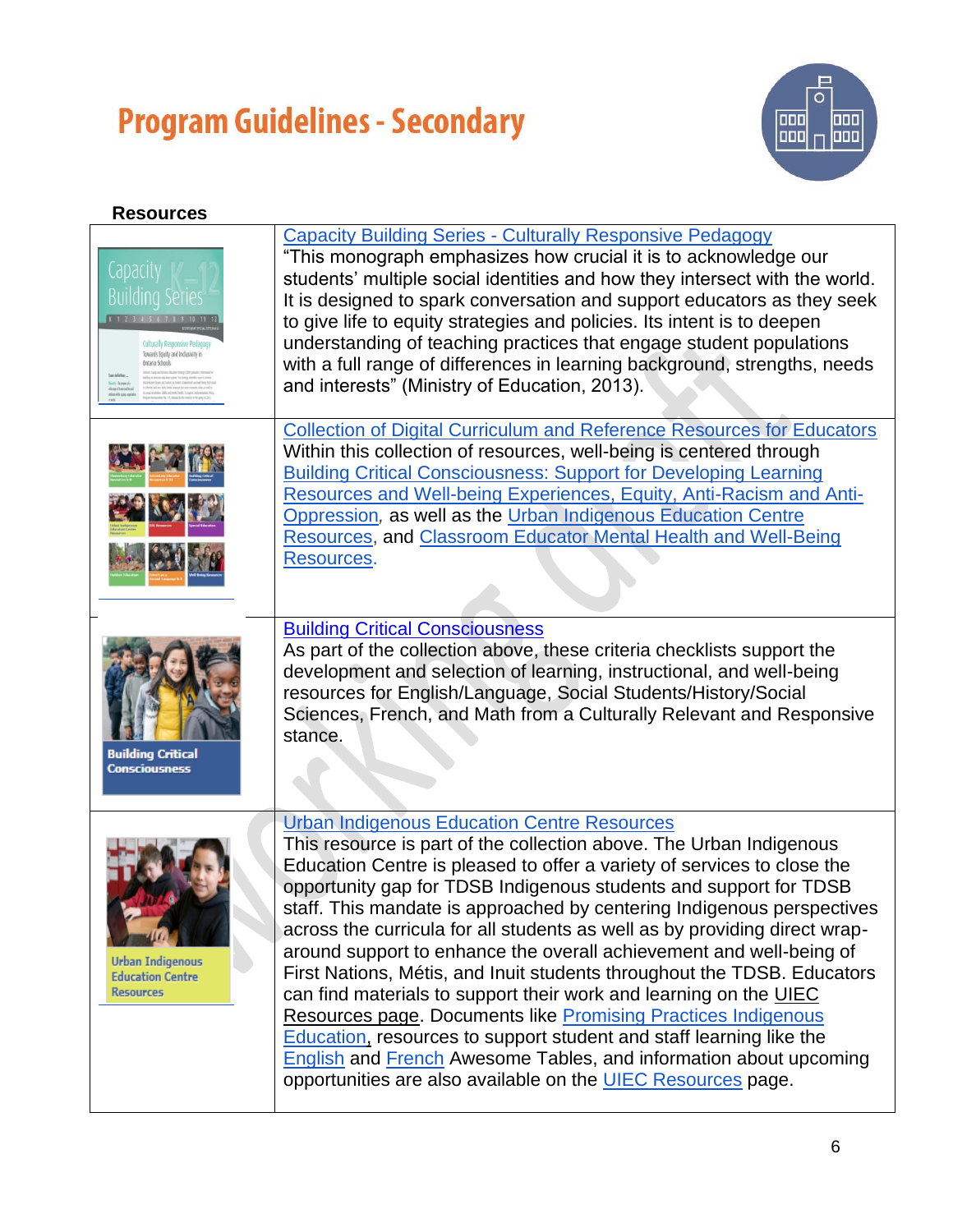

### **Mental Health and Well-Being**

The last few months have been unprecedented and there is an increase in mental health challenges, including higher levels of depression, stress, and anxiety. Self-care is vital. Also, the pandemic has had a more negative impact on some families and communities. Students will be able to access additional supports, including psychologists, social workers, Child & Youth Workers, as well as school staff.

The power of the relationship between school staff and students is vital to student wellness and achievement.

- Please continue to engage staff in discussions around well-being and strategies to continue to support students in these unique circumstances.
- During the latter part of Quad 1, increased student absences with no explanation were noted.
- It is important that classroom teachers regularly check-in with students and families/parents/guardians to ensure that students can understand and access the technical requirements of their virtual learning classes.
- Students will benefit from an increase in school-to-home communications around their well-being and health.
- Accommodating assessment, evaluation, and classroom instruction should continue for students, especially those who are at home for mental health, isolation, or quarantine.
- Regular communication with students and families is needed so that issues such as a lack of online access and concerns about COVID can be addressed and learning can continue.

Students and staff benefit from Wellness Breaks in the remote learning environment as well as in the classroom. Regular communication and check-ins with home supports students' well-being and achievement.

Tools and strategies can be found here:

| <b>Well-Being Resources</b> | <b>Well-Being Resources</b><br>All staff who work with students play a vital role as caring adults in<br>supporting student mental health and well-being. Here, explore<br>resources including things to consider while teaching remotely as<br>well as links to identify, respond to, and promote well-being. |  |
|-----------------------------|----------------------------------------------------------------------------------------------------------------------------------------------------------------------------------------------------------------------------------------------------------------------------------------------------------------|--|
| 10                          | <b>Mentally Healthy Return to School Toolkit</b><br>A 10-day guide that is useful at any time of the year that supports<br>caring connections and supports for well-being.                                                                                                                                     |  |

"*It's nice to see people.*" – Alexandra, Grade 10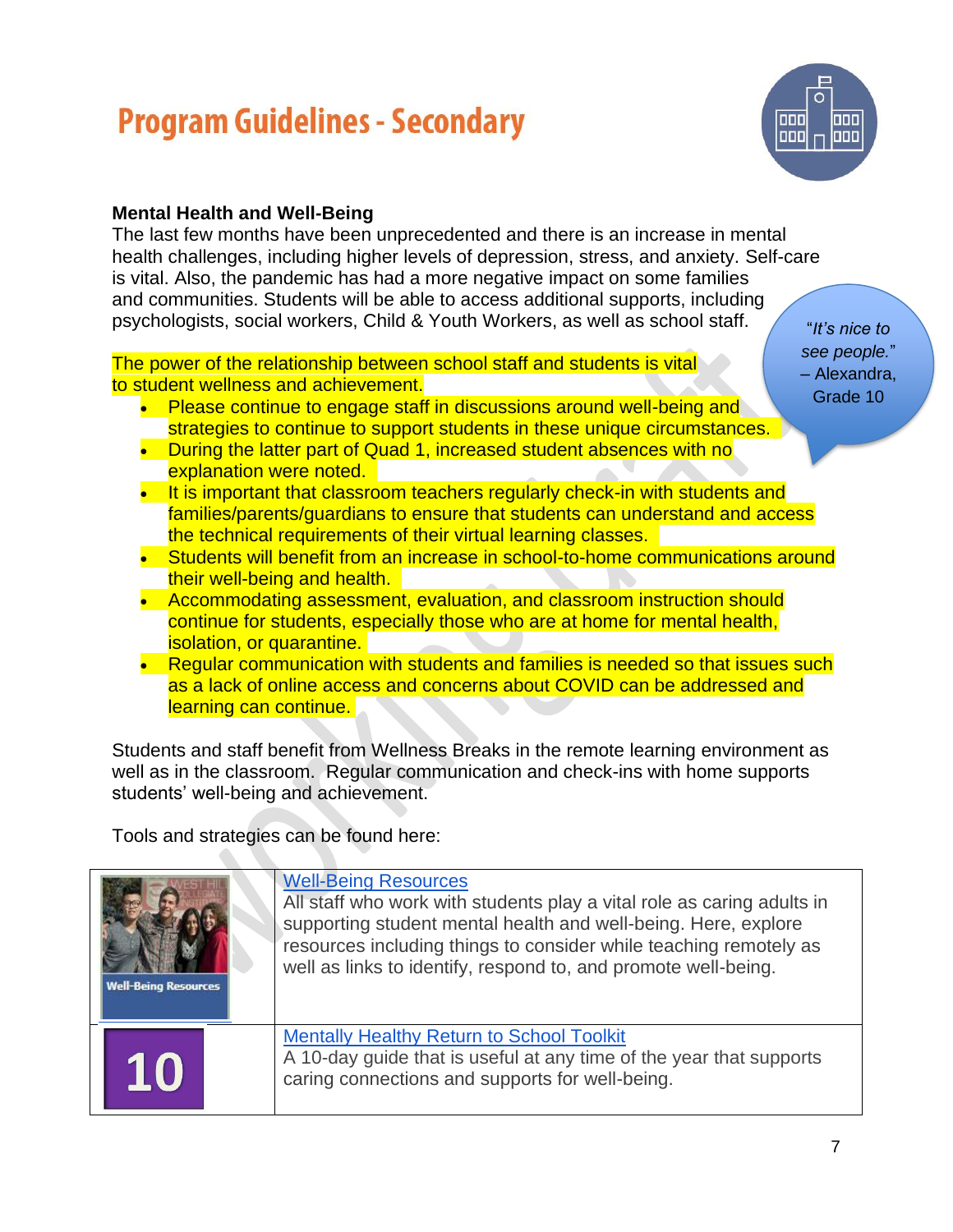

*more work in class.*" – Gabriel, Grade 9

|                                                 | <b>TDSB Mental Health Well Being Website</b><br>This site provides contact information on the various TDSB supports.                                                                                       |
|-------------------------------------------------|------------------------------------------------------------------------------------------------------------------------------------------------------------------------------------------------------------|
| Professional<br><b>Support Services</b>         |                                                                                                                                                                                                            |
| (ø)<br>#TDSBWellness<br>$\left( 95\right)$<br>പ | <b>Mental Health Return to School Resources</b><br>This site provides contact information for various supportive<br>organizations for students and families as well as additional<br>resources for health. |
|                                                 | "I can finish                                                                                                                                                                                              |

#### **Continuing in a Quadmester System**

All secondary schools are following a Quadmester (Quad) schedule. This year, students are enrolled in two courses per Quad which lasts approximately 9 weeks or 44 classes.

Schools teams are encouraged to consider essential learning by highlighting overall expectations. Teachers will want to think ahead of class start dates each Quadmester about how they will revise/repackage their course content and consider assessing and teaching prerequisite skills right before or alongside the related grade-level content. This just-in-time approach helps to improve student learning, deepen students' conceptual understanding, and provides an accessible entry point to grade-level learning (Boaler et al., 2020; NCTM & NCSM, 2020).

Teachers should consider how much work may reasonably be assigned to be completed both during class and outside class time given the Quadmester schedule and [TDSB Homework Policy P036.](https://mytdsb02.tdsb.on.ca/+CSCO+0h756767633A2F2F6D6A726F636373636571++/uploads/files/live/97/199.pdf)

School Subject/Department teams are encouraged to develop long-range plans to support daily instruction as the Quadmester Schedule is new to most educators. We have provided an example of a Quadmester [Long Range Plan.](https://docs.google.com/document/d/1mh2v9Vg_I8PoDj6S2w8dxMYXEX3XNPNwNFZ1kABqerg/edit?usp=sharing)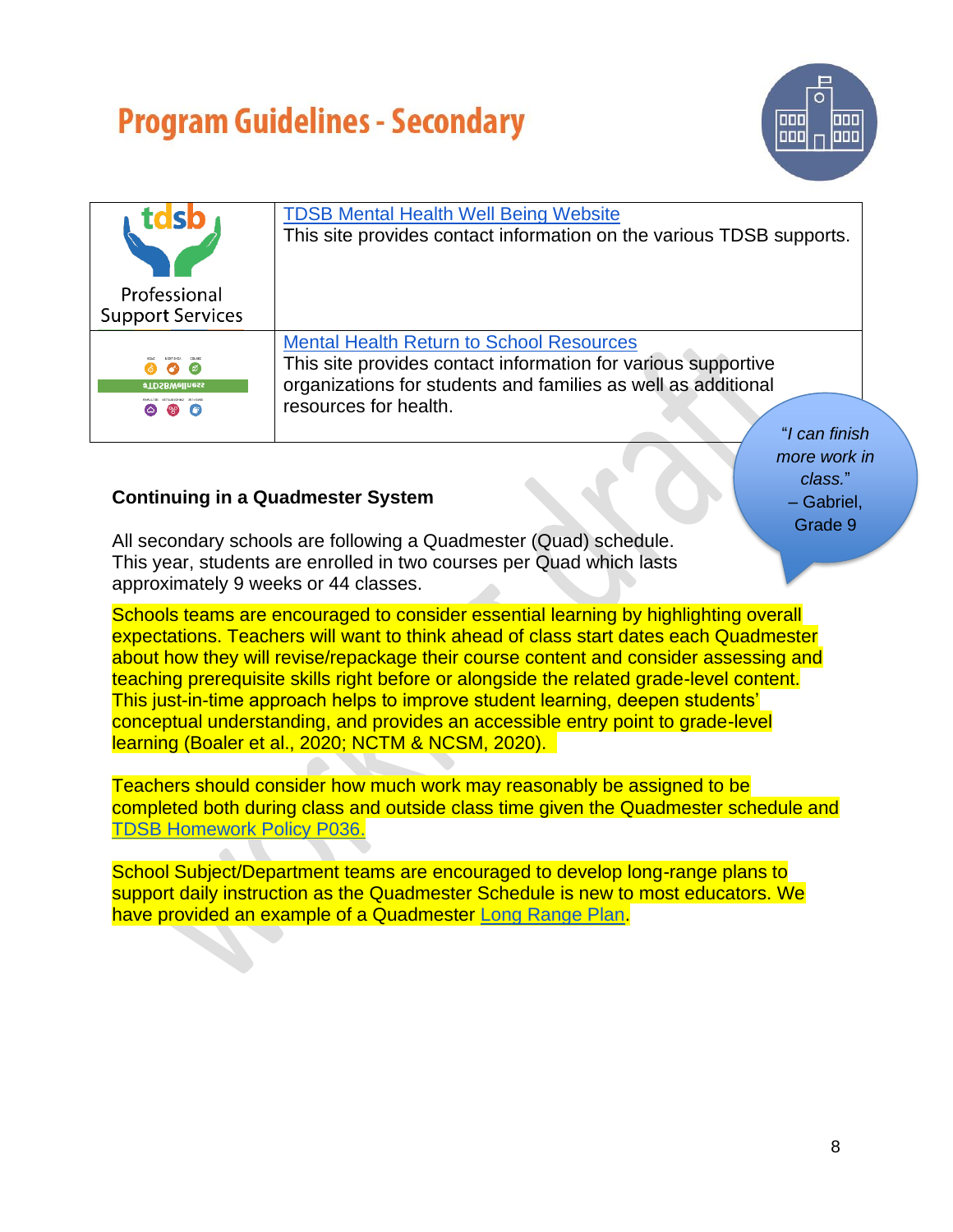

### **Supports for Virtual Learning**

Every Educator is required to develop a virtual classroom using Google Classroom or Brightspace to deliver course curriculum and support student learning throughout the Quad.

Some helpful Steps to [Success in Online Teaching](https://drive.google.com/file/d/1DkfhIqRENUmXuQD_rA0-fxkOfCmqQRwT/view?usp=sharing) are available to support your work.

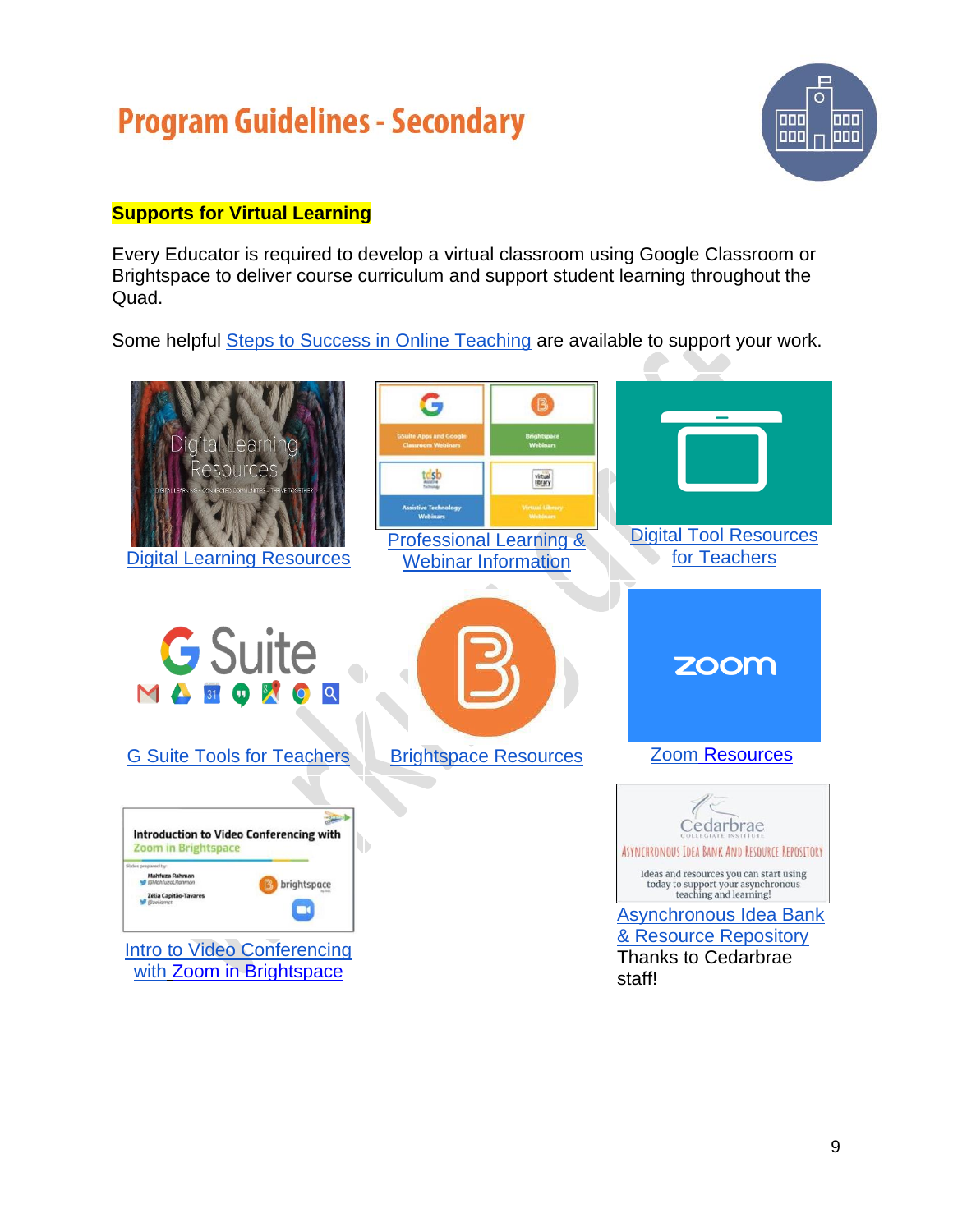

#### **Program Models**

#### **Bricks & Mortar Models**

During Quad 2, schools will be able to use one of the suggested models, or another model approved by their Learning Network Superintendent. Many schools are using a mixture of different Models. Some schools have requested superintendent approval of an adaptation of Model #1 where students who have requested Virtual School and Bricks & Mortar will be mixed in a cohort.

Simultaneous learning supports students virtually where all students are part of the classroom community. Both virtual students and in-person students will have the same number of instructional minutes. Virtual students and in-person students attend class together and learning takes place simultaneously for all students.

One model used during Quad 1 where simultaneous learning has been effective saw the combining of Course 1 in-person students and the asynchronous student group from 8:45a.m. to 12:30p.m. for the two mornings where the course is delivered. Asynchronous students signed into BrightSpace and the students in class had the teacher and screen at the front of the room. The teachers were equipped with Chromebooks and microphones. Teachers delivered the lesson in front of the in-person students and the asynchronous students listened, watched and participated. Asynchronous students asked questions through the chat which all students in the class could see on the screen or by unmuting themselves. This allowed teachers to deliver two different lessons on the two days. This was especially successful in math classes. Afternoon synchronous periods were used for new lessons, review, small-group tutorials, and one-on-one support.

Each Quad begins on Day 1. Regardless of the model, students are expected to be inclass learning from 8:45 a.m. to 12:30 p.m. for two out of four days in a cycle, whether they are learning virtually or in-class. Also, synchronous learning is expected to take place from 2 to 3:15 p.m. Attendance is taken during every in-class, synchronous, and asynchronous block.

In the event of a class being asked to isolate, or a school closure, "Bricks and Mortar" classes will be delivered virtually and will follow their current timetable.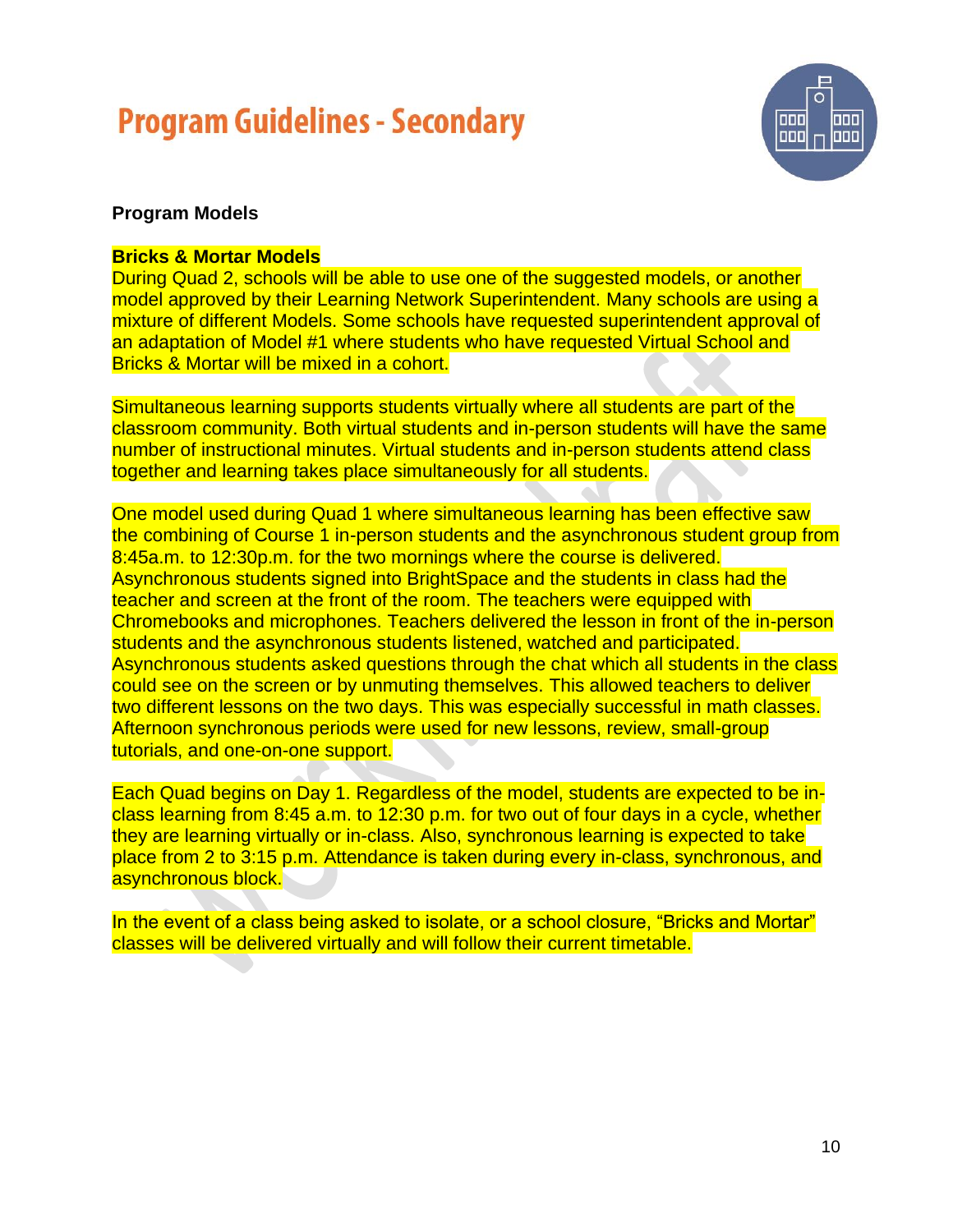

### **Secondary Virtual Learning**

The TDSB Secondary Virtual School will be fully online and staffed by TDSB teachers, a principal, and vice-principals, and support staff. Students will maintain a connection with the school that retains their school records, referred to as their home school. Students will be able to connect with their guidance counsellors in their Bricks and Mortar school.

"*It helps when my teachers scan the handouts and post them in Google Classroom."* – Fareeha, Grade 10

#### **Assessment & Evaluation**

Assessment and Evaluation practices will look different as a result of the exceptional circumstances amidst the COVID-19 pandemic and its effects on school timetables, class formats, and hybrid and virtual learning models. This document highlights the importance of the Assessment and Feedback cycle critical to supporting student success. Answers to specific questions arising from the changing nature of A&E in a hybrid/virtual environment are provided in the **UPDATED** [Assessment and Evaluation Q](https://docs.google.com/document/d/1iunx0bllONkwFM7winumy_RTizocQ-i6vTYQ5XLhQw4/edit)  [& A](https://docs.google.com/document/d/1iunx0bllONkwFM7winumy_RTizocQ-i6vTYQ5XLhQw4/edit) document.

Assessment, evaluation, and reporting practices must reflect the Growing Success document. Assessment "for" learning, "as" learning, and "of" learning (evaluation) are key practices to support students, and equity and anti-oppression are at the core of all conversations connected to these key practices.

Louis Volante is quoted in Growing Success. He states:

*Fairness in assessment and evaluation is grounded in the belief that all students should be able to demonstrate their learning regardless of their socio-economic status, ethnicity, gender, geographic location, learning style, and/or need for special services.* (Volante, p. 34)\*

\*Volante, Louis. (2006). Reducing bias in classroom assessment and evaluation. Orbit, 36 (2), 34–36.

Teachers are expected to provide regular communication to students and parents/guardians. Special consideration should be given to students who are NOT yet meeting minimum course expectations and who are at risk of not earning a credit.

Specific information regarding temporary changes to Assessment and Evaluation procedures have been outlined in the [October 9, 2020, Secondary Assessment,](https://drive.google.com/file/d/1RF4V1TmkM8Fn1jZZ4UDCLRnhTUQz8ap-/view?usp=sharing)  [Evaluation and Reporting Memo](https://drive.google.com/file/d/1RF4V1TmkM8Fn1jZZ4UDCLRnhTUQz8ap-/view?usp=sharing) shared with Secondary Administration and Teachers.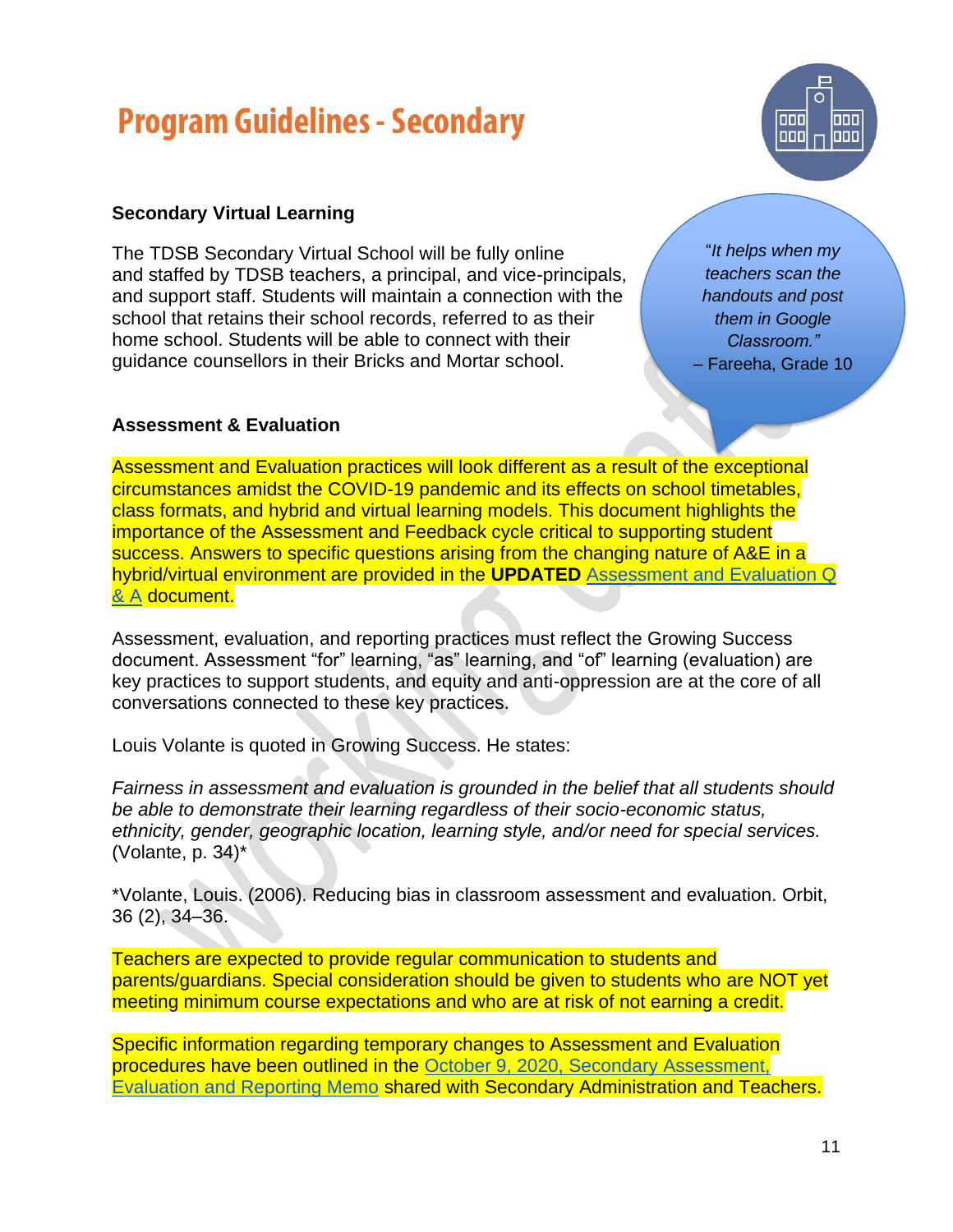

### **Assessment** *for***,** *of* **and** *as* **Learning**

#### **Big Ideas, Less is More**

Think about streamlining content to focus on the most essential learning. This will support families and students to work through the learning and provide guidance for the assessment and reporting process.

#### **Think Differently**

How can you provide assessment opportunities which provide meaningful feedback for students, individually or collaboratively, to complete tasks? Think about providing multiple ways for students to demonstrate their learning rather than using traditional assessment methods that may not work as well in Remote Learning environments. (American School in Japan - Distance Learning)

#### **We Evaluate What We Value**

"The activities, tasks, projects, assignments, and tests that teachers plan in order for students to learn ….determine the possibilities for students to show what they know, can do and can articulate. Further, when teachers are seen to value all evidence of learning, both qualitative and quantitative, then students come to understand that everything they do, say, and create is potentially evidence of learning. This stance has the potential to change everything--from relationships to motivation, to learning- because suddenly every moment, every action, every creation is of value." (Herbst & Davies, p. 13).

More information and answers to specific Teacher and Administrator questions are provided in the **UPDATED** [Assessment and Evaluation Q & A.](https://docs.google.com/document/d/1iunx0bllONkwFM7winumy_RTizocQ-i6vTYQ5XLhQw4/edit) The purpose of this document is to support student learning in both adapted/hybrid and fully remote models with a focus on assessment and feedback so that students' strengths and learning gaps can be identified during instruction to ensure that students are best prepared to learn new content.

Students who are completing evaluations online will have access to additional resources—both print and digital—not available to them in face-to-face settings. As a result, evaluations should look different from methods used in past years. Suggestions and strategies can be found in the UPDATED [Assessment and Evaluation Q & A](https://docs.google.com/document/d/1iunx0bllONkwFM7winumy_RTizocQ-i6vTYQ5XLhQw4/edit) document.

As a result, teachers will want to determine which assessments are solely fact-based and rely on students searching for and repeating information from resources now available to them quickly through on-line searches, and which assessments will require synthesis of information, critical thinking, and original thought responses. The teacher will want to clearly outline the difference between the three types of assessment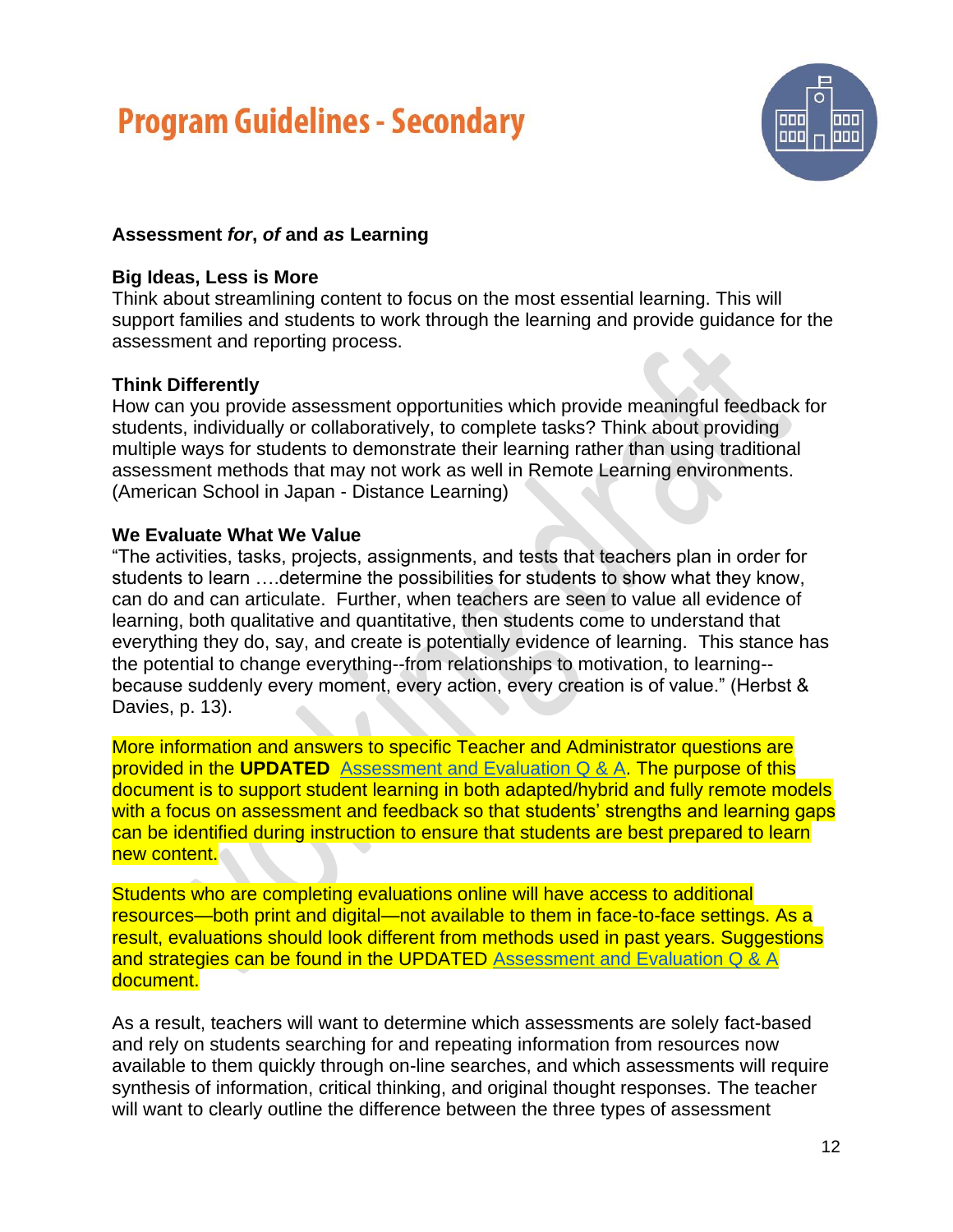

(assessment *for*, *of*, and *as* learning), along with the [TDSB Academic Honesty](https://www.tdsb.on.ca/About-Us/Policies-Procedures-Forms/Detail/docId/1783)  [Procedure \(PR 613\),](https://www.tdsb.on.ca/About-Us/Policies-Procedures-Forms/Detail/docId/1783) so that students understand and can respond appropriately when original thought/response is required. It is important to establish a common understanding of the need for Academic Honesty from all students at the outset of the course.

Teachers will determine the best assessment strategy to evaluate student learning of overall and specific expectations. This is an opportunity to be creative. Evaluations will continue to have relatively different weights within the overall determination of the final grade.

Teachers will benefit from sharing strategies to ensure students are submitting their own work when originality is required including:

- Review the Academic Honesty procedure before each assessment
- Remind students in prerequisite courses that they are building skills and knowledge to support them in the next course in the sequence
- Provide reminders to students that one of the purposes of assessment of learning is so the teacher can understand where students need more assistance
- Have smaller, more frequent evaluations
- Include questions that students must answer in their own words

The information below will help clarify the expectations for the assessment of Alternative Programming and IEPs.

- Teachers will continue to communicate regularly with students and their families and provide programming as per TDSB and Ministry guidelines.
- Teachers will continue to provide individual accommodations and modifications as outlined in student IEPs when providing lessons and activities.
- Teachers can focus on IEP goals/expectations that can be adapted to remote learning and continue to gather evidence as it is available. If these need to be altered to meet the new learning environment, it is appropriate to do so and may be reflected in the IEP.

The following excerpts are from *Growing Success*.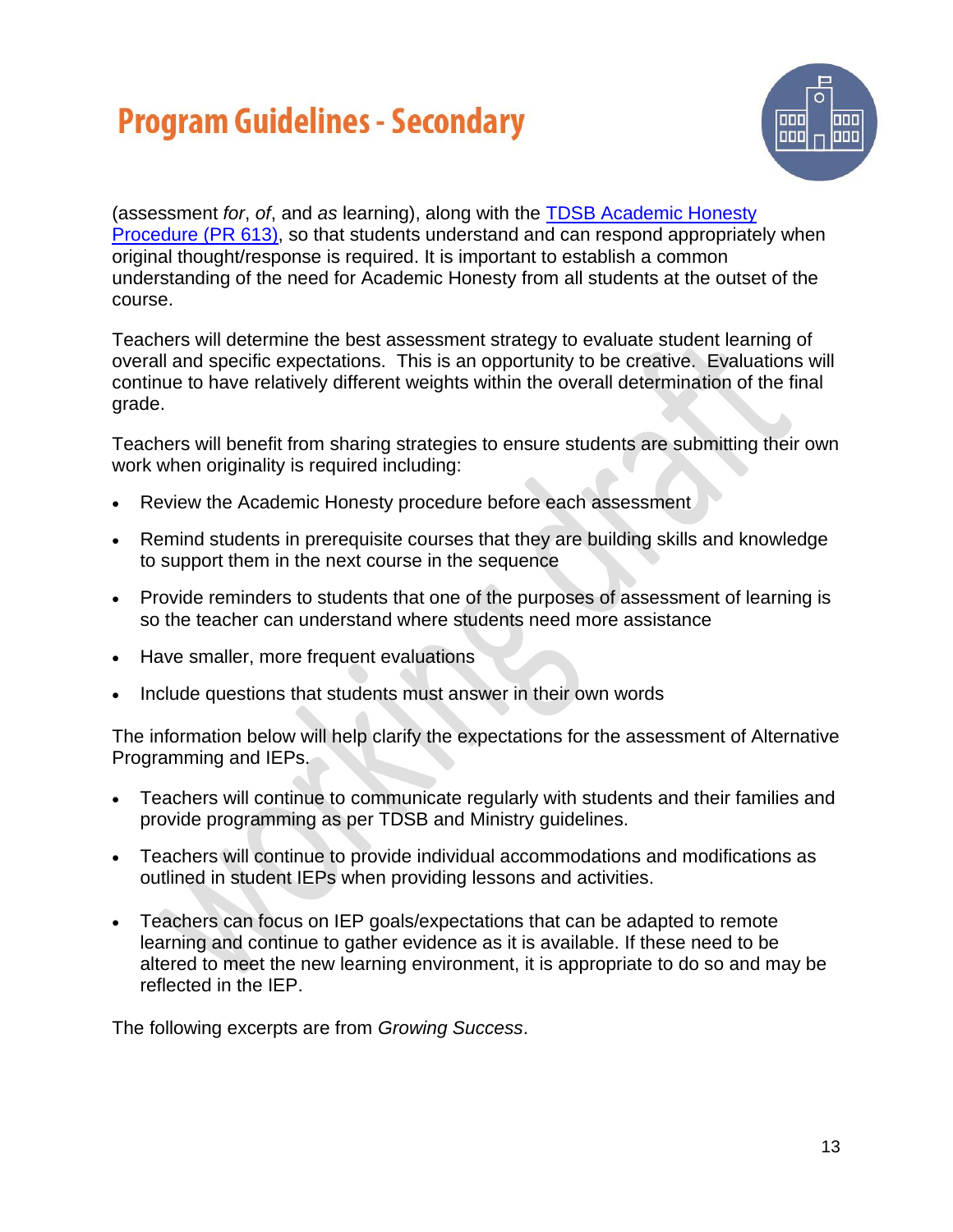

The Seven Fundamental Principles of Assessment and Evaluation

To ensure that assessment, evaluation, and reporting are valid and reliable and that they lead to the improvement of learning for all students, teachers use practices that:

- Are fair, transparent, and equitable for all students;
- Support all students, including those with special education needs, those who are learning the language of instruction (English or French), and those who are First Nation, Métis, or Inuit;
- Are carefully planned to relate to the curriculum expectations and learning goals and, as much as possible, to the interests, learning styles and preferences, needs, and experiences of all students;
- Are communicated clearly to students and parents at the beginning of the school year or course and other appropriate points throughout the school year or course;
- Are ongoing, varied in nature, and administered over a period of time to provide multiple opportunities for students to demonstrate the full range of their learning;
- Provide ongoing descriptive feedback that is clear, specific, meaningful, and timely to support improved learning and achievement;
- Develop students' self-assessment skills to enable them to assess their own learning, set specific goals, and plan next steps for their learning. p.6

As essential steps in assessment *for* learning and *as* learning, teachers need to:

- Plan assessment concurrently and integrate it seamlessly with instruction;
- Share learning goals and success criteria with students at the outset of learning to ensure that students and teachers have a common and shared understanding of these goals and criteria as learning progresses;
- Gather information about student learning before, during, and at or near the end of a period of instruction, using a variety of assessment strategies and tools;
- Use assessment to inform instruction, guide next steps, and help students monitor their progress towards achieving their learning goals; p. 28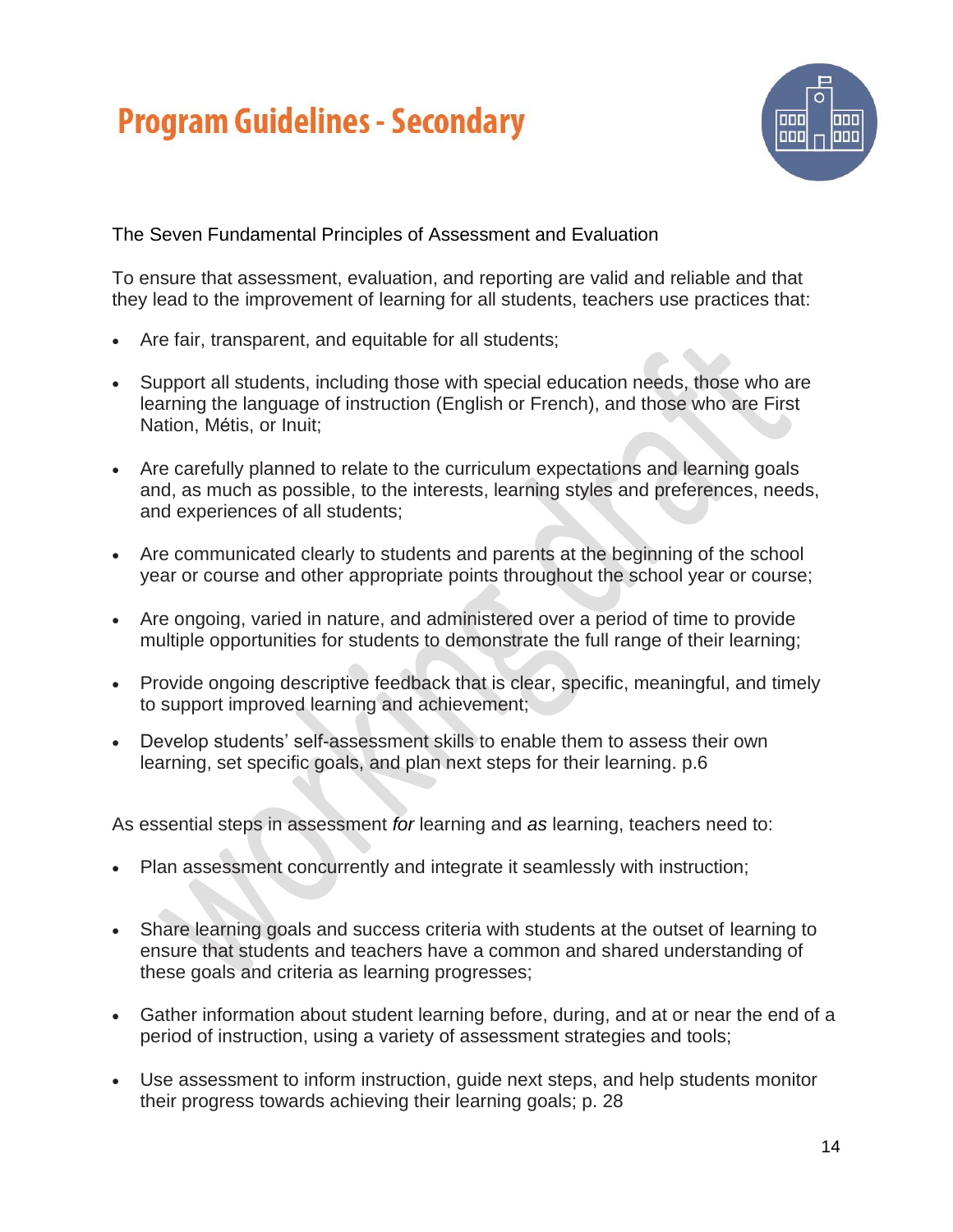

Assessment FOR Learning and AS Learning

- Analyze and interpret evidence of learning;
- Give and receive specific and timely descriptive feedback about student learning;
- Help students to develop skills of peer and self-assessment. p.6

The use of assessment to improve learning and help students become independent learners requires a culture in which student and teacher learn together in a collaborative relationship, each playing an active role in setting learning goals, developing success criteria, giving and receiving feedback, monitoring progress, and adjusting learning strategies. The teacher acts as a "lead learner", providing support while gradually releasing more and more responsibility to the student, as the student develops the knowledge and skills needed to become an independent learner. p.30

Teachers can gather information about learning by:

- Designing tasks that provide students with a variety of ways to demonstrate their learning;
- Observing students as they perform tasks;
- Posing questions to help students make their thinking explicit;
- Engineering classroom and small-group conversations that encourage students to articulate what they are thinking and further develop their thinking.
- Teachers then use the information gathered to adjust instruction and provide feedback. p.34
- Evidence of student achievement for evaluation is collected over time from three different sources – *observations*, *conversations*, and *student products*. Using multiple sources of evidence increases the reliability and validity of the evaluation of student learning. p.3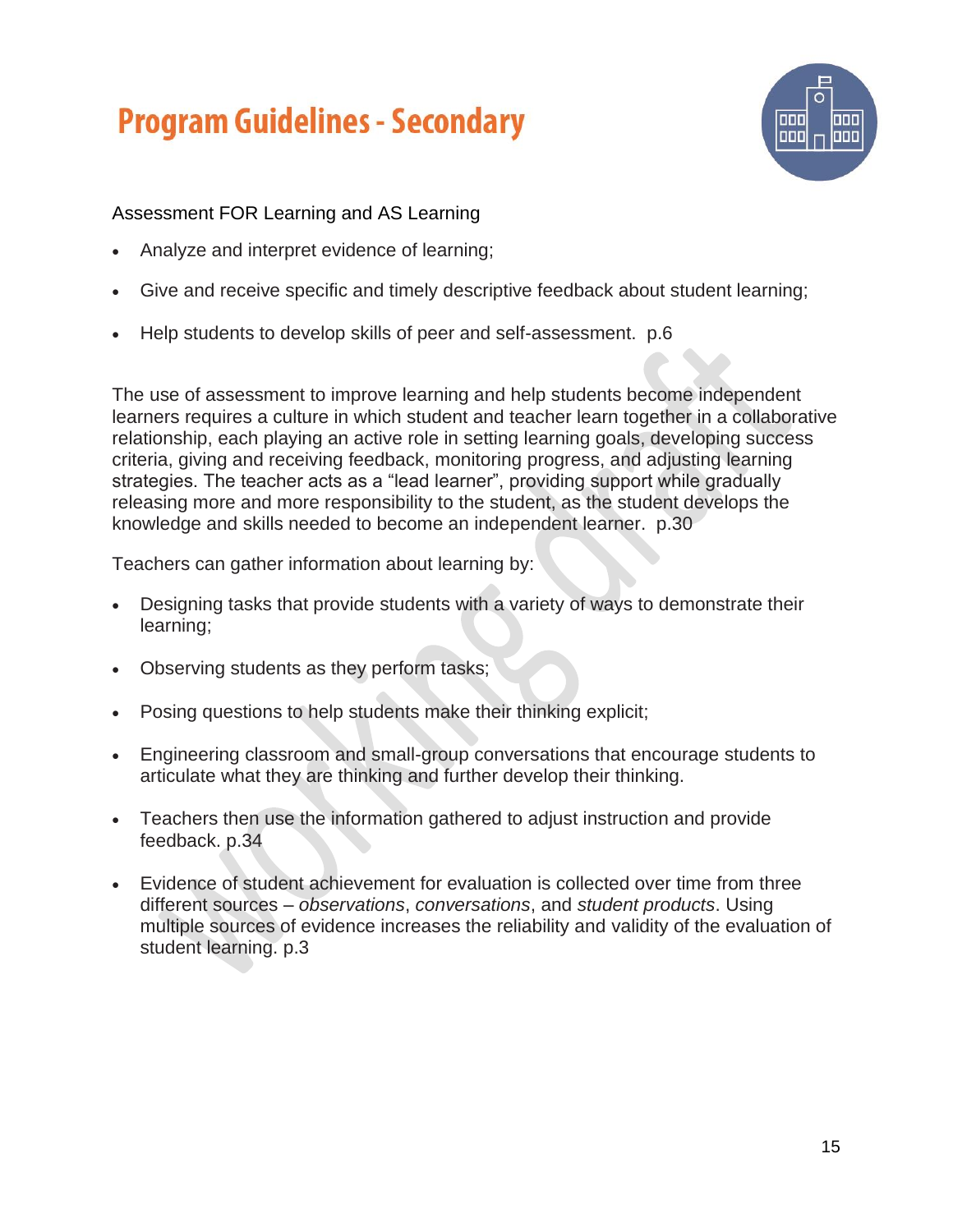

### **Subject-Specific Guidelines**

To support educators and administrators returning to school, program areas have provided subject-specific guidelines with considerations for deep learning through Global Competencies, the use of Universal Design for Learning, health and safety, organization and, delivery of course expectations, assessment and evaluation and resources for both the Adapted/Hybrid model and full-time remote.

Teachers should also incorporate equity and culturally relevant and responsive resources into the courses for synchronous and asynchronous learning. Teachers should assess the tool or resources that they are using with the Toolkit for Selecting [Equitable and Culturally Relevant and Responsive Resources.](https://www.tdsb.on.ca/Remote-Learning-Supports-and-Resources-for-Educators/Resources/Building-Critical-Consciousness)

| <b>Arts - Dance</b>                         | Arts - Drama                                                                           | <b>Arts - Media Arts</b>                     | <b>Arts - Music</b>                                                      |
|---------------------------------------------|----------------------------------------------------------------------------------------|----------------------------------------------|--------------------------------------------------------------------------|
| <b>Arts - Visual Arts</b>                   | <b>Business Studies</b>                                                                | Cooperative<br><b>Education</b>              | <u>Classical &amp;</u><br><b>International</b><br><b>Languages</b>       |
| <b>Canadian and</b><br><b>World Studies</b> | <b>Social Sciences</b><br>and the<br><b>Humanities</b><br>(includes Family<br>Studies) | <b>English/Literacy</b>                      | English as a<br><b>Second Language</b>                                   |
| French as a<br><b>Second Language</b>       | <b>First Nations,</b><br>Métis, and Inuit<br><b>Studies</b>                            | <b>Guidance and</b><br><b>Career Studies</b> | <b>Library Learning</b><br><b>Commons</b>                                |
| <b>Mathematics</b>                          | <b>Outdoor Education</b>                                                               | Health & Phys. Ed.                           | <b>Science/STEM</b>                                                      |
| <b>Special Education</b>                    | <b>Student Success</b>                                                                 | <b>Tech Education</b>                        | <b>Digital Learning</b><br><b>Tools</b><br>Global<br><b>Competencies</b> |